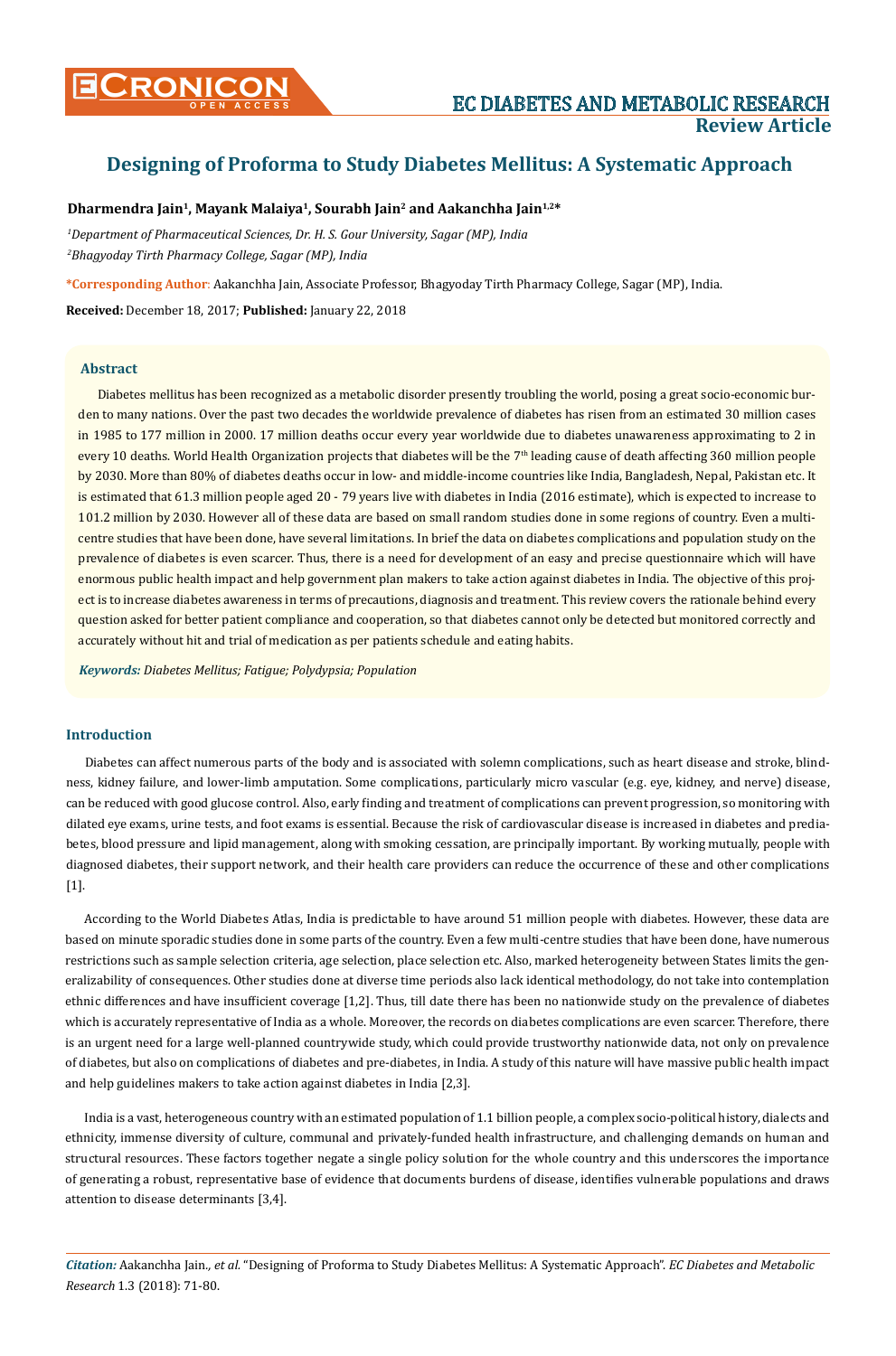In India, approximately 742 million people live in rural areas [4,5] where alertness of chronic diseases is awfully low [6] and the ratio of known-to-unknown diabetes is 1:3 (compared to 1:1 in urban areas) [7]. Basic estimates suggest that type 2 diabetes prevalence in urban areas is much higher (approximately 25 - 50%) than in rural areas [8,9]. Although trend data are now signifying that diabetes prevalence in rural areas is speedily catching up with the urban estimates.

In addition, given that the awesome majority of India's population lives in rural areas and that there is a upper ratio of undiagnosed cases, the load of diabetes and NCDs may be much greater. Also, divergences in disease outcomes are directly related to large disparities in human and infrastructural resource provision between rural and urban areas [10,11]. Consequently, the Government of India's National Rural Health Mission will benefit greatly from more precise estimates of diabetes and NCD burden in all States of India.

Here is the proposed questionnaire sample for study of diabetic and non–diabetic patient or even prediabetes:

#### **Proposed Project Title: Designing a Pro-forma to study Diabetes and Associated Complications**

#### **Dear Participant,**

You are invited to participate in a survey I am conducting for a (course title e.g. M. Pharm.) project at (Institute's name). The Supervisor of this project is (Supervisor's name). This is an educational survey to know the current status of diabetes mellitus in (name of the region). All information that you provide through your participation in this study will be kept confidential. The data collected through this study will be used for educational, research and publication (if any) purpose. There are no known or anticipated risks to participation in this study.

#### **Important Information**

- 1. The questionnaire contains total 6 sections spread in 8 pages including this page.
- 2. It may take approximately 60 minutes to complete this questionnaire.
- 3. Please read the questionnaire carefully before answering the questions.
- 4. If you would like to write additional comments about the study, please feel free to do so.
- 5. If you need any assistance to understand any part of this questionnaire or you need any help to fill this questionnaire, kindly feel free to ask.

**Focus of the project: (In this section you can write the aim of the proposed study:** E.g. From this study I will try to propose what precautions/measures can be taken to prevent diabetes mellitus and associated complications. Also we expect to conclude the reasons, which are the measure cause for diabetes mellitus and associated complications.

Should you have any comments or concerns resulting about your participation in this study, please contact **(Supervisor's name) at (Supervisor's Address, Contact number and E-mail).**

Thank you in advance for your co-operation in my research. Name and signature of the investigator: Email and contact number

**Consent of the participant:** This survey is conducted on me with my consent. I am participating in this survey voluntarily without any pressure or monetary or any other benefit. The information provided here is correct as per best of my knowledge.

Date: Signature of the participant

The rationale/justification/basis for asking every question included in different sections of this questionnaire is written with the question asked.

*Citation:* Aakanchha Jain*., et al.* "Designing of Proforma to Study Diabetes Mellitus: A Systematic Approach". *EC Diabetes and Metabolic Research* 1.3 (2018): 71-80.

72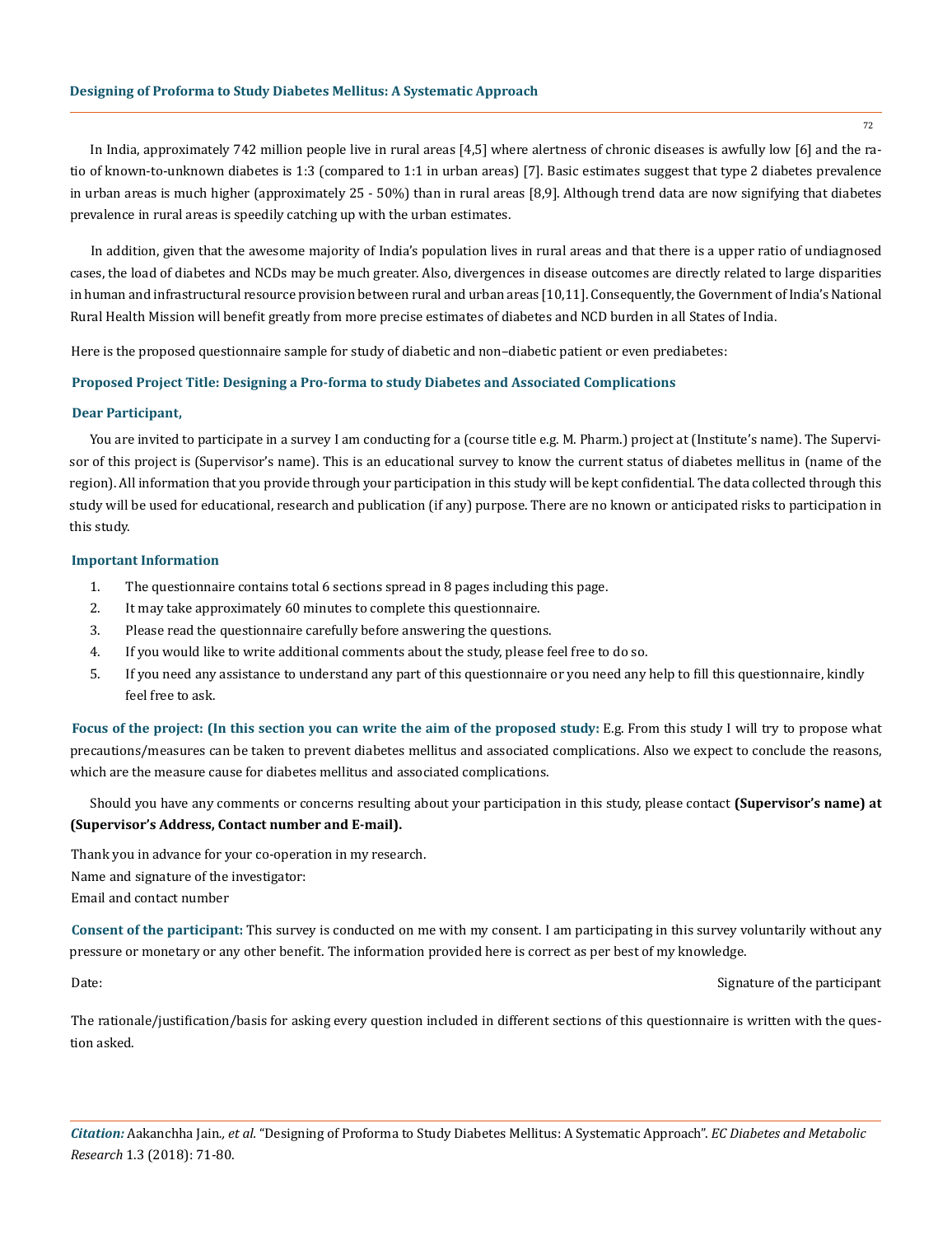## **Survey Questionnaire**

## **Section 1: General Information of the Participant**

| <b>Question</b>                                                                                                      | <b>Rationale</b>                                                                                                                                                                                                                                                                                                                                                                                                                                                                                                                          |  |  |  |
|----------------------------------------------------------------------------------------------------------------------|-------------------------------------------------------------------------------------------------------------------------------------------------------------------------------------------------------------------------------------------------------------------------------------------------------------------------------------------------------------------------------------------------------------------------------------------------------------------------------------------------------------------------------------------|--|--|--|
| Name of patient<br>Sex:<br>Zodiac:<br>Date of birth:                                                                 | 1. This term is used here to identify whether the patient is male or female. This paper<br>also includes the number of males or females suffering from diabetes and prevalence<br>of diabetes in them. In past studies it was concluded that the males are more prone to<br>diabetes than female.                                                                                                                                                                                                                                         |  |  |  |
| Mobile no.:<br>Telephone no.:<br>Email:                                                                              | 2. Zodiac in our study is mentioned in order to find that whether Zodiac signs have<br>any correlation in the prevalence of diabetes. For example people born in winter are<br>exposed to different weather conditions to the people born in summer season.                                                                                                                                                                                                                                                                               |  |  |  |
|                                                                                                                      | 3. Patient's date of birth is important to mention to identify the current of patient.                                                                                                                                                                                                                                                                                                                                                                                                                                                    |  |  |  |
|                                                                                                                      | 4. State is mentioned here to get the knowledge of climatic condition whether the<br>state is near/far from topic of Cancer.                                                                                                                                                                                                                                                                                                                                                                                                              |  |  |  |
| Current address:<br>City:<br>State/Province:<br>Country:<br>ZIP Code                                                 | The 'top three' countries with the maximum prevalence of diabetes are India, China,<br>and the USA. Large increases in prevalence are also expected mostly in countries such<br>as Bangladesh, Brazil, Indonesia, Japan, and Pakistan [12]. From this question the<br>investigator may wish to assess that effect of place on the epidemiology of diabetes.<br>Ethnicity typically also refers to culture within a culture-that is, a group of people with<br>a common or shared identity, living within a larger, mainstream group [13]. |  |  |  |
|                                                                                                                      | The incidence of type 1 diabetes is highest in the temperate regions (about 30 to 35<br>cases per 100000 children per year) and declines progressively towards the equator.<br>High prevalence is noted within populations from these regions even when distrib-<br>uted in other parts of the world [14].                                                                                                                                                                                                                                |  |  |  |
| <b>Educational Qualification</b>                                                                                     | Patient's qualification study is important to find out whether the patient has some<br>knowledge regarding the disease, like the patient from science field will be more<br>familiar with the term as compare to uneducated/arts stream.                                                                                                                                                                                                                                                                                                  |  |  |  |
| Marital status<br>(a) Married                                                                                        | Patient circadian rhythm is important to analyze its disease status example patient<br>wake up time before sunrise or after sunrise.                                                                                                                                                                                                                                                                                                                                                                                                      |  |  |  |
| (b) Single<br>$(c)$ Other                                                                                            | It is used to study whether the married people is more prone to diabetes than unmar-<br>ried.                                                                                                                                                                                                                                                                                                                                                                                                                                             |  |  |  |
| Total number of members in your fam-<br>ily?                                                                         | A sleep duration of 6 hours or less or 9 hours or more is associated with increased<br>prevalence of DM and IGT [15].                                                                                                                                                                                                                                                                                                                                                                                                                     |  |  |  |
| At what time you wake up?                                                                                            |                                                                                                                                                                                                                                                                                                                                                                                                                                                                                                                                           |  |  |  |
| At what time you go to bed in the night?                                                                             |                                                                                                                                                                                                                                                                                                                                                                                                                                                                                                                                           |  |  |  |
| Do you take a nap in the afternoon?                                                                                  |                                                                                                                                                                                                                                                                                                                                                                                                                                                                                                                                           |  |  |  |
| Average time spent in the bed per day?                                                                               |                                                                                                                                                                                                                                                                                                                                                                                                                                                                                                                                           |  |  |  |
| Before diabetes:<br>Day<br>hours<br>Night:<br>hours                                                                  |                                                                                                                                                                                                                                                                                                                                                                                                                                                                                                                                           |  |  |  |
| After diabetes:<br>Day<br>hours<br>Night:<br>hours                                                                   |                                                                                                                                                                                                                                                                                                                                                                                                                                                                                                                                           |  |  |  |
| When did get you diagnose with diabe-<br>tes?                                                                        | About one third of all people with diabetes do not know they have the disease [16].                                                                                                                                                                                                                                                                                                                                                                                                                                                       |  |  |  |
| And why did you get it diagnose?                                                                                     | Type 2 diabetes often does not have any symptoms [16].                                                                                                                                                                                                                                                                                                                                                                                                                                                                                    |  |  |  |
| Indicate which type of diabetes you<br>possess: Diabetes type 1 OR Diabetes<br>type 2                                | Type 2 diabetes is much more common than type 1 diabetes, and accounts for around<br>90% of all diabetes worldwide [17].                                                                                                                                                                                                                                                                                                                                                                                                                  |  |  |  |
| Have you found change in blood pres-<br>sure after diagnosis of diabetes?<br>Yes/No                                  | People with diabetes are twice as likely to develop heart disease as someone without<br>diabetes.                                                                                                                                                                                                                                                                                                                                                                                                                                         |  |  |  |
| If yes, What type of change? Increased/<br>Decreased And<br>How much changed?<br>$mm/$<br>Hg                         | Good control of diabetes significantly reduces the risk of developing complications<br>and prevents complications from getting worse [16].                                                                                                                                                                                                                                                                                                                                                                                                |  |  |  |
| Have you ever fainted or loss of con-<br>sciousness after diagnosis of diabetes,<br>even for a short time?<br>Yes/No |                                                                                                                                                                                                                                                                                                                                                                                                                                                                                                                                           |  |  |  |
| If yes, then how many times?                                                                                         |                                                                                                                                                                                                                                                                                                                                                                                                                                                                                                                                           |  |  |  |
| In your view, what was the reason for<br>fainting or loss of consciousness?                                          |                                                                                                                                                                                                                                                                                                                                                                                                                                                                                                                                           |  |  |  |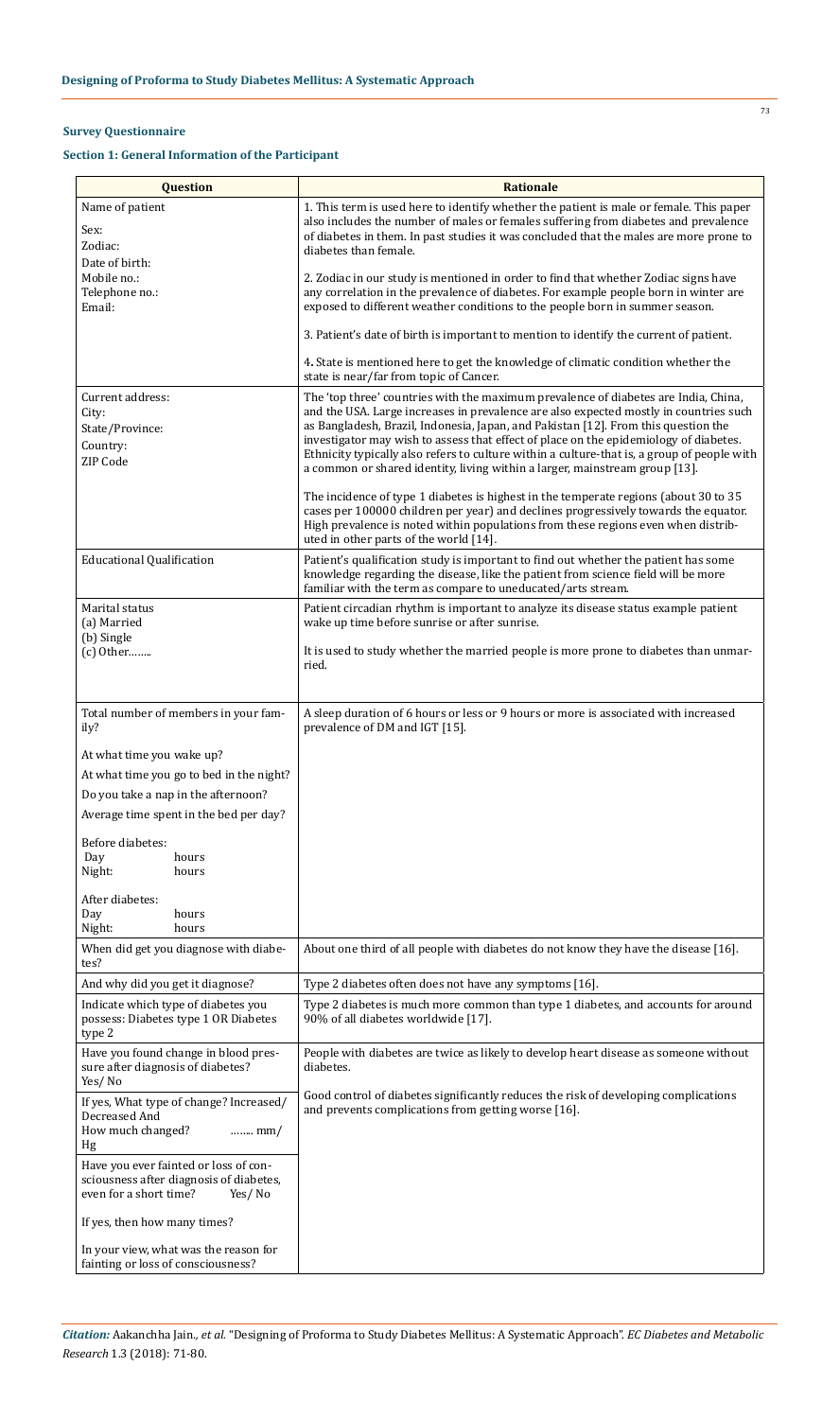## **Section 2: Medical Condition of the Participants**

|                                                                                    | <b>Question</b>                                                        | Rationale                                                                                                                                                                                                                                                                         |
|------------------------------------------------------------------------------------|------------------------------------------------------------------------|-----------------------------------------------------------------------------------------------------------------------------------------------------------------------------------------------------------------------------------------------------------------------------------|
| possess:                                                                           | 1. Any other chronic condition apart from diabetes you                 | 1. Approximately one-third of patients with diabetes have diagnosable<br>psychological problems at some point during their lifetime [18].                                                                                                                                         |
| (a) High cholesterol                                                               | (b) High blood pressure                                                |                                                                                                                                                                                                                                                                                   |
|                                                                                    |                                                                        | 2. Affective and anxiety disorders are the most common diagnoses and<br>occur significantly more often in patients with diabetes than in the                                                                                                                                      |
|                                                                                    |                                                                        | general U.S. population [18].                                                                                                                                                                                                                                                     |
|                                                                                    |                                                                        | 3. Major depression affects approximately one of every five patients<br>with diabetes and severely impairs quality of life and all aspects of                                                                                                                                     |
|                                                                                    | 2. How many points will you give to your health condition              | functioning [19].                                                                                                                                                                                                                                                                 |
| on the scale of 1-4?<br>1.Excellent<br>3.Bad                                       | 2.Good<br>4.Worst                                                      |                                                                                                                                                                                                                                                                                   |
| 3. Do you feel fatigue continuously? Yes/No                                        |                                                                        | 1. Many of the chronic complications associated with diabetes are as-                                                                                                                                                                                                             |
| 4. Describe your fatigue in the past two weeks on the<br>scale of 1-4:             |                                                                        | sociated with fatigue. Diabetes is the leading cause of end-stage renal<br>disease (ESRD) in the United States [20].                                                                                                                                                              |
| a) No fatigue<br>b) Little fatigue                                                 |                                                                        | 2. Anemia, the major side effect of impaired kidney function, results in<br>increased fatigue [21].                                                                                                                                                                               |
| c) Very fatigue                                                                    | d) Severe fatigue                                                      |                                                                                                                                                                                                                                                                                   |
|                                                                                    |                                                                        | 3. Among patients undergoing dialysis for treatment of ESRD, symp-<br>toms (including fatigue) negatively affected quality of life and were sig-<br>nificantly worse among the patients with diabetes than those without<br>diabetes [22].                                        |
| Do you feel continuous body pain?                                                  |                                                                        | The lung is also a target organ for diabetic microangiopathy in patients<br>with both type 1 and type 2 diabetes. And decrements in lung function                                                                                                                                 |
| Describe the pain in body/body parts in the past two<br>weeks on the scale of 1-4: |                                                                        | have been reported among patients with diabetes over the past two<br>decades [23].                                                                                                                                                                                                |
| a) No pain                                                                         | b) Little pain                                                         |                                                                                                                                                                                                                                                                                   |
| c) Intense pain                                                                    | d) Severe pain                                                         | Decrements in the lung function of patients with diabetes are believed<br>to be the consequence of biochemical alterations in the connective tis-                                                                                                                                 |
| Do you feel shortness or difficulty in breathing?                                  |                                                                        | sue constituents of the lung, particularly collagen and elastin, as well<br>as microangiopathy due to the nonenzymatic glycosylation of proteins<br>induced by chronic hyperglycemia [24].                                                                                        |
| past two weeks on the scale of 1-4:<br>a)No                                        | Describe your shortness / difficulty in breathing in the<br>b) Little  |                                                                                                                                                                                                                                                                                   |
| c) More                                                                            | d) Severe                                                              |                                                                                                                                                                                                                                                                                   |
| after diagnosis of diabetes?<br>1. Decreased<br>3. Not change                      | 9. Any change observed in your wound healing capacity,<br>2. Increased | People who generally sweat excessively, day and night, may have a<br>condition called hyperhidrosis. The main conditions and medications<br>that can cause night sweats is hypoglycemia (low blood sugar), which is<br>commonly associated with diabetes and taking insulin [25]. |
| last two weeks?                                                                    | 10. Have you noticed any of the following symptoms in                  | Night time low blood sugars can cause more than bad dreams - restless<br>sleep and headaches upon awakening are common complaints [26].                                                                                                                                           |
| Answer in Yes/No/Don't know                                                        |                                                                        | Diabetes causes fluctuations in the body temperature and this is the                                                                                                                                                                                                              |
| Increased thirst<br>a.                                                             |                                                                        | reason why long term diabetic patients experience a sudden increase<br>and drop in their body temperature. Night sweats are the body's re-                                                                                                                                        |
| Dry mouth<br>b.                                                                    |                                                                        | sponse to stabilize its temperature [27].                                                                                                                                                                                                                                         |
| c.                                                                                 | Change in appetite? Increased/ Decreased                               |                                                                                                                                                                                                                                                                                   |
| d.<br>Nausea or vomiting                                                           |                                                                        |                                                                                                                                                                                                                                                                                   |
| Abdominal pain<br>e.                                                               |                                                                        |                                                                                                                                                                                                                                                                                   |
| f.<br>Severely high blood sugar                                                    |                                                                        |                                                                                                                                                                                                                                                                                   |
| Severely high blood pressure<br>g.                                                 |                                                                        |                                                                                                                                                                                                                                                                                   |
| Morning headaches?<br>h.                                                           |                                                                        |                                                                                                                                                                                                                                                                                   |
| Nightmares?<br>i.                                                                  |                                                                        |                                                                                                                                                                                                                                                                                   |
| Night sweats?<br>j.                                                                |                                                                        |                                                                                                                                                                                                                                                                                   |
| k.                                                                                 | Lightheadness? Yes/No/Don't know                                       | Hypoglycemia can occur as a side effect of some diabetes medications,                                                                                                                                                                                                             |
| Shaking or weakness?<br>1.                                                         |                                                                        | including insulin and oral diabetes medications-pills-that increase<br>insulin production [28].                                                                                                                                                                                   |
|                                                                                    |                                                                        | Dizziness is a common complaint in persons with diabetes, and may be<br>caused by low blood sugar (hypoglycemia), high blood sugar (hypergly-<br>cemia), or autonomic dysfunction [29].                                                                                           |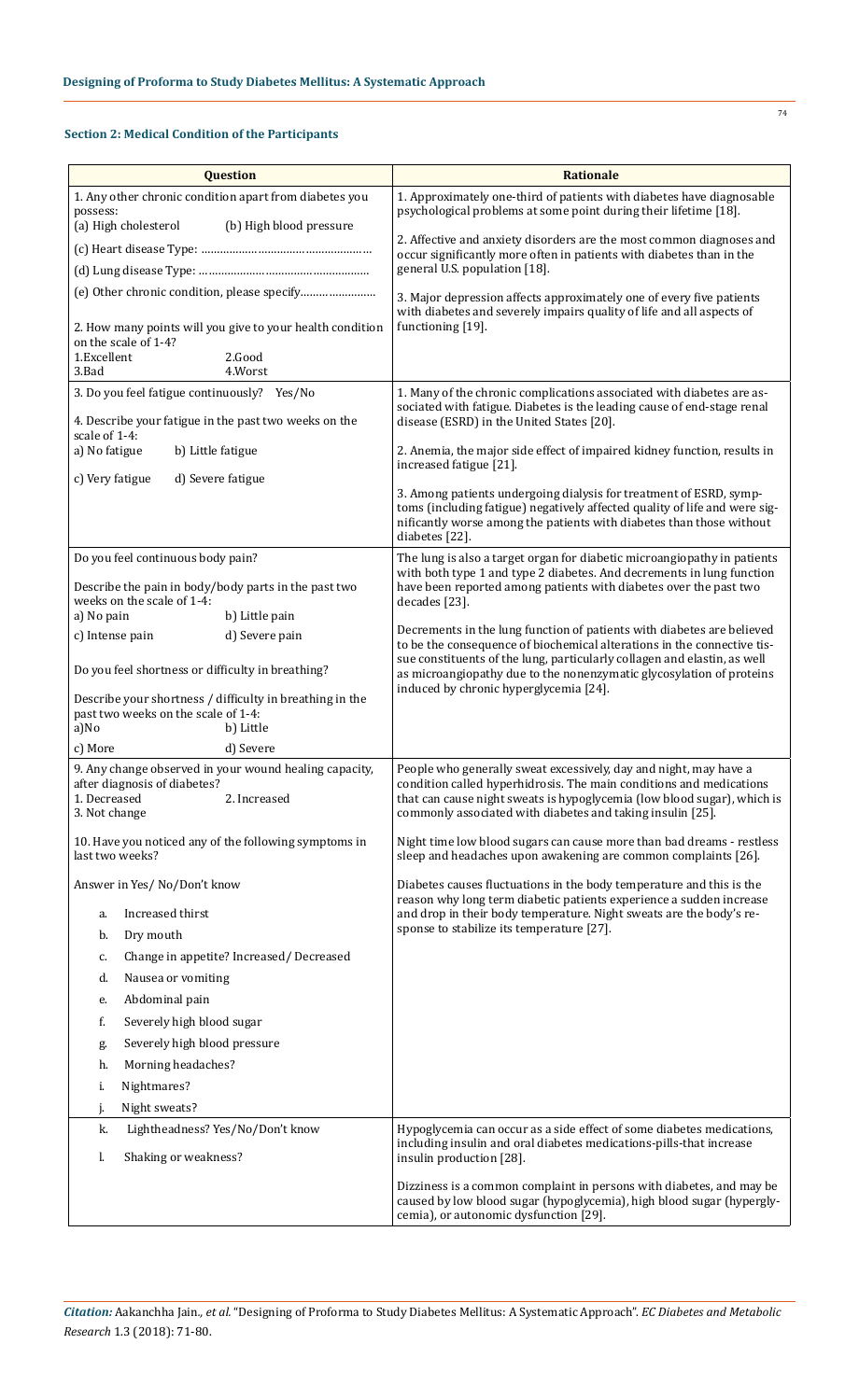#### **Section 3: Daily Activities**

| <b>Question</b>                                                             | <b>Rationale</b>                                                                                                                                                             |  |  |  |
|-----------------------------------------------------------------------------|------------------------------------------------------------------------------------------------------------------------------------------------------------------------------|--|--|--|
| Do you take breakfast? Yes/ No                                              | This means that a person who has worked with a dieti-<br>1.                                                                                                                  |  |  |  |
| If yes, what is the time of your breakfast?                                 | tian and a diabetes treatment team to figure out how<br>many grams of carbohydrate they can eat throughout                                                                   |  |  |  |
| If no, please give the reasons for not having the breakfast?                | the day can decide at any given meal what they will                                                                                                                          |  |  |  |
| Time of your lunch?                                                         | eat.                                                                                                                                                                         |  |  |  |
| Time of your dinner?                                                        | Because each gram of fat contains 9 calories (while a<br>2.                                                                                                                  |  |  |  |
| Any other meal? If yes, how many times in between lunch and dinner?         | gram of protein or carbohydrate contains only 4 calo-<br>ries), fat gram counting as a means of losing weight be-<br>comes an additional nutritional tool for many patients. |  |  |  |
| Any other meal after dinner?<br>Yes/No                                      |                                                                                                                                                                              |  |  |  |
| If yes, then what was the time of it?<br>p.m.                               |                                                                                                                                                                              |  |  |  |
| Amount of salt and spice you like to intake?<br>Normal High<br>Low          |                                                                                                                                                                              |  |  |  |
| Do you exercise? Yes / No                                                   | Diabetes can be prevented. Thirty minutes of moderate-in-                                                                                                                    |  |  |  |
| How many times in a day and week?                                           | tensity physical activity on most days and a healthy diet can<br>drastically reduce the risk of developing type 2 diabetes                                                   |  |  |  |
| Time duration of exercise                                                   | $[30]$ .                                                                                                                                                                     |  |  |  |
| How much time you spend in exercise per day?hours.                          | If you are at risk, type 2 diabetes can be prevented with                                                                                                                    |  |  |  |
| Type of exercise (walking/ stretching/ cycling/ swimming / any oth-<br>ers) | moderate weight loss (10 - 15 pounds) and 30 minutes of<br>moderate physical activity (such as brisk walking) each day<br>$[16]$                                             |  |  |  |
| Food habit:<br>Vegetarian/<br>Non-vegetarian                                |                                                                                                                                                                              |  |  |  |
| Any change in food habits after diagnosis of Diabetes?<br>Yes/No            |                                                                                                                                                                              |  |  |  |
| What type of change specify?                                                |                                                                                                                                                                              |  |  |  |
| Specify the name/type of food which you generally eat in                    |                                                                                                                                                                              |  |  |  |
| Breakfast:<br>(a)                                                           |                                                                                                                                                                              |  |  |  |
| Lunch:<br>(b)                                                               |                                                                                                                                                                              |  |  |  |
| Dinner:<br>(c)                                                              |                                                                                                                                                                              |  |  |  |
| (d) Between the meals:                                                      |                                                                                                                                                                              |  |  |  |
| Do you smoke? Yes/ No                                                       |                                                                                                                                                                              |  |  |  |
| Do you consume alcohol? Yes/ No                                             |                                                                                                                                                                              |  |  |  |
| Do you take narcotics? Yes/ No                                              |                                                                                                                                                                              |  |  |  |
| Any other addiction?<br>Yes/No                                              |                                                                                                                                                                              |  |  |  |
| Is any of your family members' diabetic?                                    |                                                                                                                                                                              |  |  |  |
|                                                                             |                                                                                                                                                                              |  |  |  |
| How many times you get up to urinate at-                                    |                                                                                                                                                                              |  |  |  |
| DayTimes                                                                    |                                                                                                                                                                              |  |  |  |
| Night Times                                                                 |                                                                                                                                                                              |  |  |  |
| Do you feel pain in bladder during urination? Yes/ No                       |                                                                                                                                                                              |  |  |  |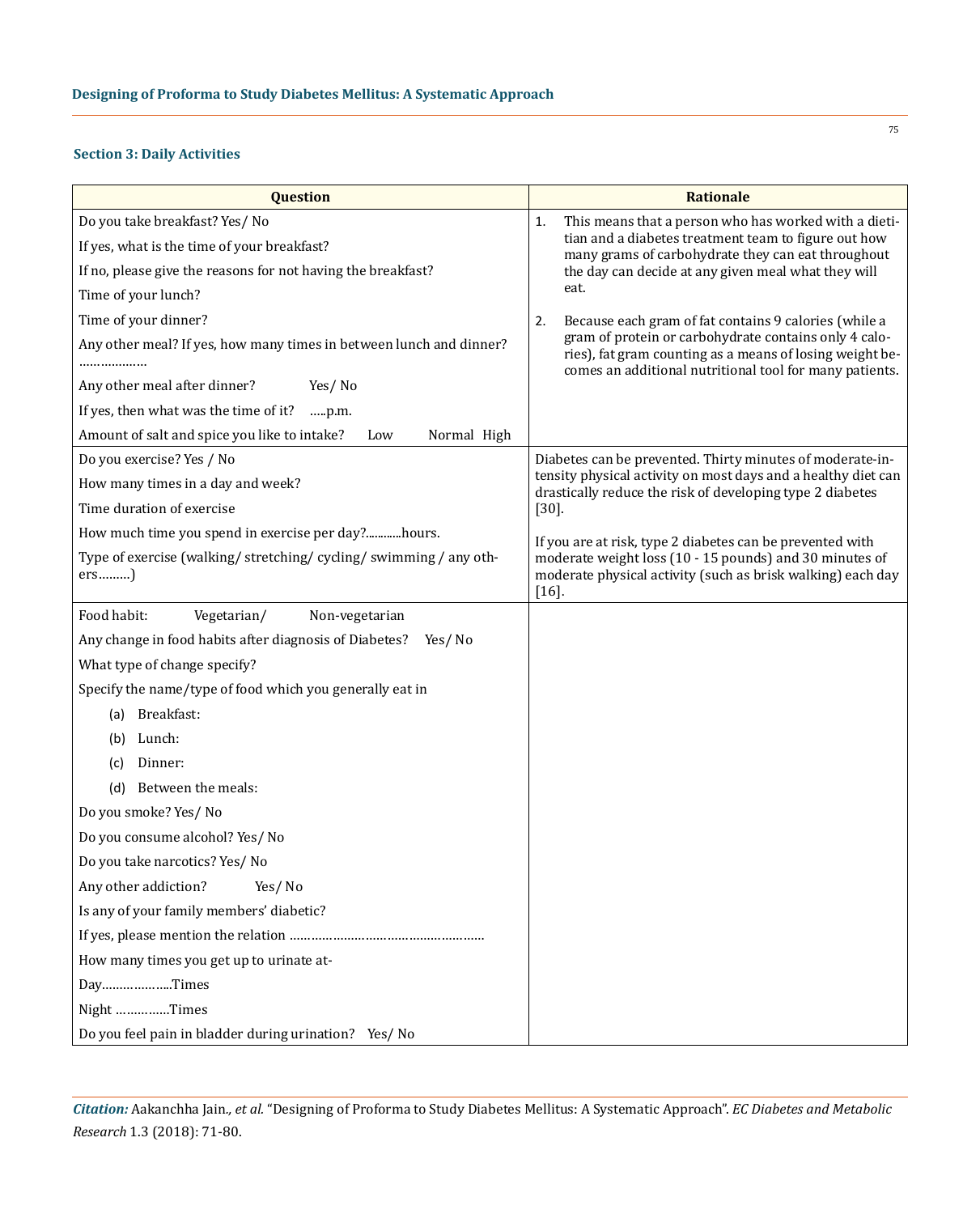## **Section 4: Personality and Medical Care**

| Question                                                                                                                                                   | <b>Rationale</b>                                                                                  |  |  |
|------------------------------------------------------------------------------------------------------------------------------------------------------------|---------------------------------------------------------------------------------------------------|--|--|
| Your body weight (in kg)                                                                                                                                   | For the calculation of Basal Metabolic                                                            |  |  |
| Before diabetes<br>After diabetes                                                                                                                          | Index of the patient.                                                                             |  |  |
| Your height feet inches                                                                                                                                    |                                                                                                   |  |  |
| Yes/No<br>Do you monitor your body weight regularly?                                                                                                       | These questions are directly related to the                                                       |  |  |
| If yes, then at what interval?                                                                                                                             | patient awareness.                                                                                |  |  |
| What was your body weight when you were diagnosed with diabetes?                                                                                           | Lack of awareness about diabetes, com-                                                            |  |  |
| Do you feel any change in your physical efficiency after diagnosis of diabetes?                                                                            | bined with insufficient access to health<br>services, can lead to complications such as           |  |  |
| Increased/Decreased/No change                                                                                                                              | blindness, amputation and kidney failure                                                          |  |  |
| If increased/ decreased, kindly describe?                                                                                                                  | $[31]$                                                                                            |  |  |
| a. Do you feel any difficulty in vision? Yes/<br>No                                                                                                        | Diabetes is the leading cause of blindness                                                        |  |  |
| b. Any other problem associated with eyes?                                                                                                                 | in working-age adults [16].                                                                       |  |  |
| c. If yes, kindly describe                                                                                                                                 |                                                                                                   |  |  |
| Before diabetes<br>After diabetes<br>d. Since when $(a/b)$ :                                                                                               |                                                                                                   |  |  |
| Do you feel any change in your memory status after diagnosis of diabetes? Yes/ No                                                                          |                                                                                                   |  |  |
| If yes, kindly describe<br>a.                                                                                                                              |                                                                                                   |  |  |
| How the diabetes is affecting your mental condition(like depression/negative<br>b.<br>thinking)                                                            |                                                                                                   |  |  |
| Do you regularly visit the physician after diagnosis of diabetes? In the past 6 months,<br>how many times did you go to the hospital emergency department? | Peoples are not aware about substitute of<br>sugar, because they may use Gur, sugar-<br>cane etc. |  |  |
| What was the purpose of your visit?                                                                                                                        |                                                                                                   |  |  |
| Total number of physicians visited for the management of diabetes                                                                                          | Sometimes people used saccharine,<br>aspartame etc. which are carcinogenic for                    |  |  |
| In the past 6 months, how many times were you hospitalized for a night or longer?                                                                          | human body.                                                                                       |  |  |
| When and why?                                                                                                                                              |                                                                                                   |  |  |
| When did you get your eyes examined last time (for example glaucoma or for any<br>other problem)?                                                          |                                                                                                   |  |  |
| Why?                                                                                                                                                       |                                                                                                   |  |  |
| How many times did the doctor or nurse examine your feet in the last 6 months?                                                                             |                                                                                                   |  |  |
| When was the last time you had your blood examined? (For checking your sugar<br>level)                                                                     |                                                                                                   |  |  |
| Have you observed any eye, heart, kidney, skin, liver, memory related problems after<br>diagnosis of diabetes?<br>Yes/No                                   |                                                                                                   |  |  |
| If yes, kindly mention the time interval of these complications after diagnosis of<br>diabetes?                                                            |                                                                                                   |  |  |
| Have you been diagnosed with any other disease after diagnosis of diabetes?                                                                                |                                                                                                   |  |  |
| Yes/No                                                                                                                                                     |                                                                                                   |  |  |
| If yes, kindly mention:                                                                                                                                    |                                                                                                   |  |  |
| Do you take any substitute of sugar, such as Sugarfree? Yes/ No                                                                                            |                                                                                                   |  |  |
| If yes, kindly mention:                                                                                                                                    |                                                                                                   |  |  |
|                                                                                                                                                            |                                                                                                   |  |  |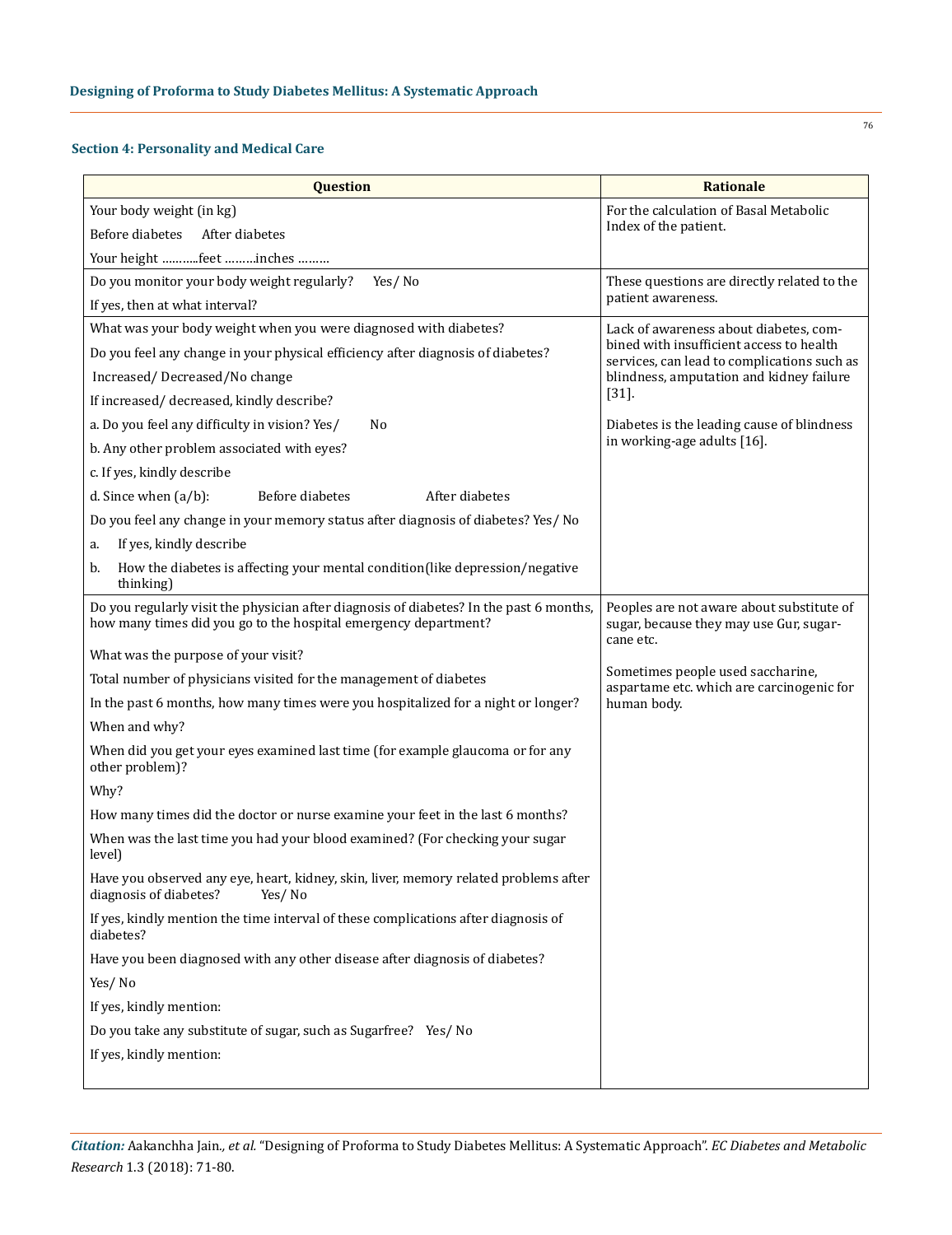## **Describe your diet**

| <b>Type of Food</b>     | <b>Subtype</b> | <b>Before Diagnosis</b>                  |                           | <b>After Diagnosis</b>                   |                           |
|-------------------------|----------------|------------------------------------------|---------------------------|------------------------------------------|---------------------------|
|                         |                | Quantity<br>$(\ln \text{gm}/\text{no.})$ | <b>Calories</b><br>(kcal) | Quantity<br>$(\ln \text{gm}/\text{no.})$ | <b>Calories</b><br>(kcal) |
| Chapattis/Poori/Paratha |                |                                          |                           |                                          |                           |
| Rice and Pulses         |                |                                          |                           |                                          |                           |
| Vegetables              |                |                                          |                           |                                          |                           |
| Juices                  |                |                                          |                           |                                          |                           |
| Namkeen, Sweets         |                |                                          |                           |                                          |                           |
| Chat, Fast food         |                |                                          |                           |                                          |                           |
| Milk products           |                |                                          |                           |                                          |                           |
| Any Nonveg              |                |                                          |                           |                                          |                           |
| Any other               |                |                                          |                           |                                          |                           |

#### **Rational**

- The important message is that with proper education and within the context of healthy eating, a person with diabetes can eat anything a person without diabetes eats [32].
- Now many patients are being taught to focus on how many total grams of carbohydrate they can eat throughout the day at each meal and snack, and still keep their blood glucose under good control. Well-controlled blood glucose is a top priority because other research studies have concluded that all people with diabetes can cut their risk of developing diabetes complications such as heart disease, stroke, kidney and eye disease, nerve damage, and more, by keeping their blood glucose as closely controlled as possible.
- This means that a person who has worked with a dietitian and a diabetes treatment team to figure out how many grams of carbohydrate they can eat throughout the day can decide at any given meal what they will eat [33].

#### **Rational**

| <b>Question</b>                                                               | <b>Rationale</b>                                                                                                                                                                     |
|-------------------------------------------------------------------------------|--------------------------------------------------------------------------------------------------------------------------------------------------------------------------------------|
| Individual income                                                             | Diabetes costs \$174 billion annually, including \$116 billion in direct medical expenses                                                                                            |
| Total family income                                                           | [16]                                                                                                                                                                                 |
| Total monthly expenditure on:-                                                | Estimation for the determination of ratio of patient family total expenditure with respect                                                                                           |
| 1.Medicine                                                                    | to the cost on medicine                                                                                                                                                              |
| 2. Household                                                                  |                                                                                                                                                                                      |
| 3. Other                                                                      |                                                                                                                                                                                      |
| Occupation (Business/Service/Home-                                            | Estimating prevalence of diabetes in a population associated with occupation is more                                                                                                 |
| maker/Student/Any other)                                                      | likely to suggest a type of work with more mental work than physical work. The most<br>affected people are software engineers followed by doctors and businessmen. The inci-         |
| Working hours a day                                                           | dence of diabetes has also affected a certain section of the society like women belonging<br>to the upper strata and who are house wives. So associating diabetes with occupation is |
| Nature of work: Laborious/Hard/Easy/                                          | difficult since it depends more on the food intake physical exercise and attitude of the                                                                                             |
| Mental                                                                        | individual [34].                                                                                                                                                                     |
|                                                                               | Occupational stress is associated with the incidence of T2MD; the higher the degree of<br>stress, the greater the risk of T2MD [35].                                                 |
| Types of medicines consumed by you                                            |                                                                                                                                                                                      |
| Till now total cost of your treatment<br>including diagnosed test and reports |                                                                                                                                                                                      |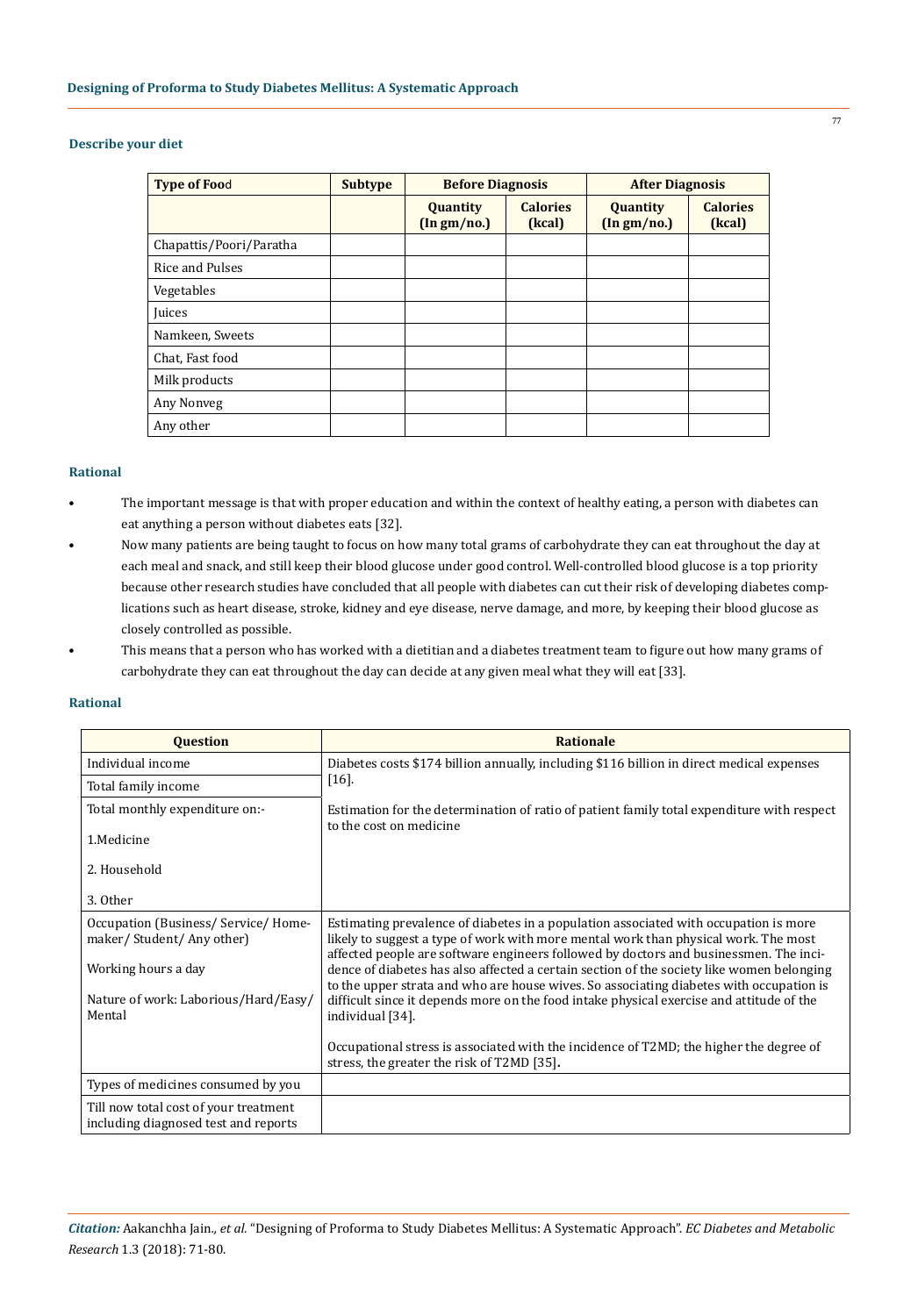#### **Name of medicines prescribed**

| Brand name | Generic name | Manufacturer name | Dose |
|------------|--------------|-------------------|------|
|            |              |                   |      |
|            |              |                   |      |

…………………………………………………………………………………………………………………………………………………………………………………………………………

11. Name of the diagnostic tests performed for management of diabetes and investigation of associated problems:

……

12. Name and address of the physicians who gave you satisfactory treatment: ………………………………...……………………………………………………

………………………………………………………………………………………………………………………

#### **Section 6: Participant View**

Do you feel that diabetes can be controlled? Yes/ No

If yes then how?

Any other comment? ………………………………………………………………………

Rationale: Patient psychological condition is very important.

Have you ever participated in this type of survey? Yes/ No

1. If yes, then please describe

2. Are you satisfied with this survey? Yes/ No

If No kindly suggest some more points which should me mentioned in the questionnaire.

This space has been left blank intentionally so that the participant can write additional comments here, about his/her disease, and this study.

## **Comments of the Surveyor**

#### **Conclusion**

Diabetes is one of the most costly diseases ever in both human and economic terms. To reduce today's burden and that on future generations, it is in everyone's interest that cost-effective measures to prevent diabetes are identified and implemented.

According to IDF and WHO figures, there are at least 387 million people with diabetes means every one people out of 12 lives with diabetes. Worldwide, 80% of them whom are in developing countries [1]. If nothing is done to slow down the epidemic, by 2025 the overall number of people with diabetes will have increased to 300 million. In 2014 4.9 million deaths from diabetes in India i.e. in every 7 seconds 1 people died by diabetes. In India 66.847 million people diagnosed by diabetes, and 35.49569 people have undiagnosed diabetes, whose cost is 94.96 USD per person. It is very interesting thing that 1 in 2 people with Diabetes do not know they have it.

Type 2 diabetes accounts for 90 to 95% of all diabetes. The growth rate of Type 2 diabetes is explosive in the overall population and it is estimated that more than 50% of people in this group are not diagnosed.

### **Authors Contribution**

Mr. Mayank Malaiya collected the data from patients, Dr Aakanchha Jain and Dr. Sourabh Jain helped in arranging the data for communication and manuscript formatting, Dr. Dharmendra Jain contributed to in bringing this new idea of diabetes patient care in the form of manuscript, discussion and creating the questionnaire.

## **Acknowledgement**

One of the authors Mayank Malaiya is thankful to AICTE, New Delhi for Junior Research Fellowship. Aakanchha Jain wants to acknowledge INSPIRE DST for fellowship. All the authors report no conflict of interest

## **Conflict of Interest**

All the authors report no conflict of interest.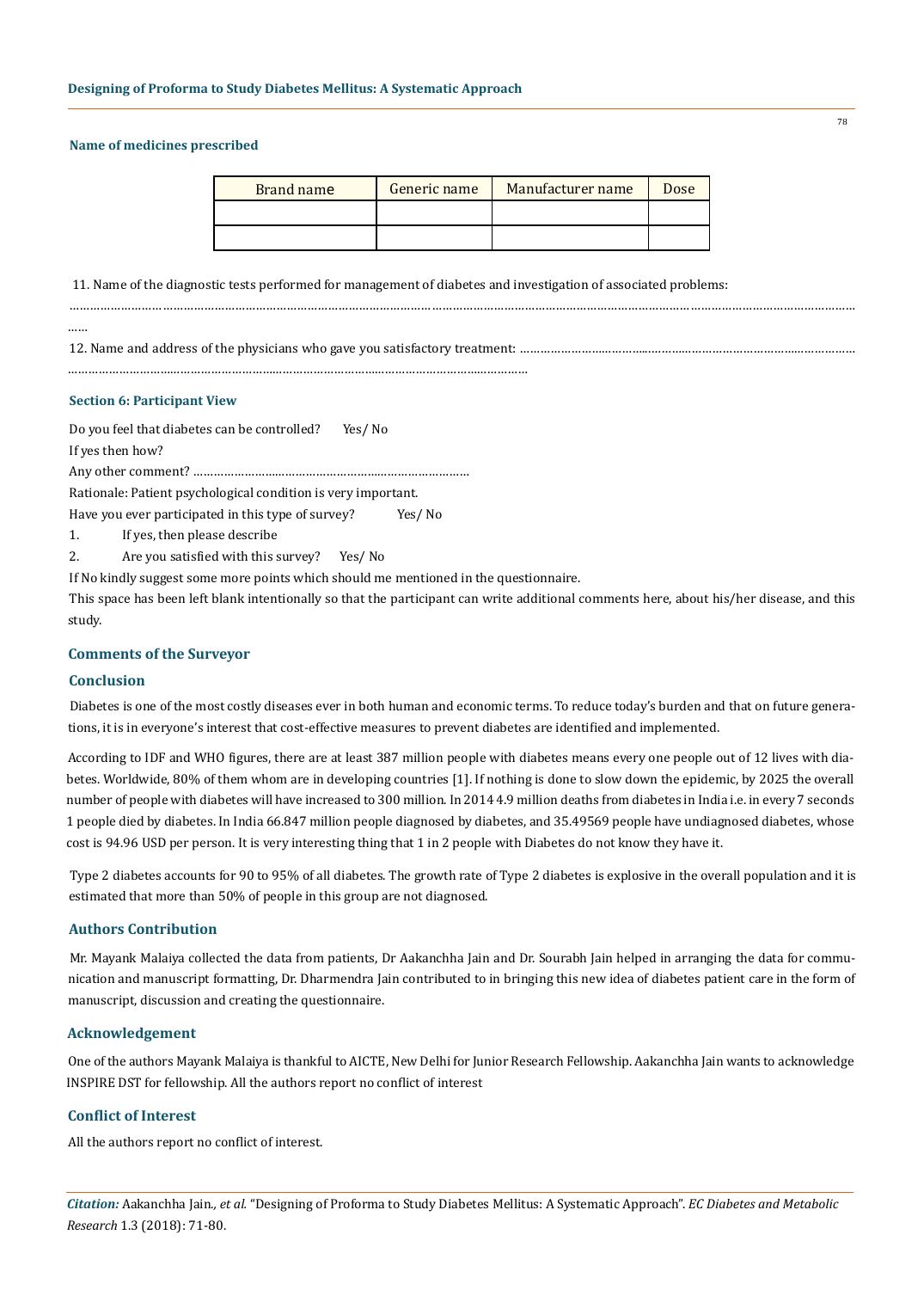### **Bibliography**

- 1. [King H and Rewers M. "Diabetes in adults is now a Third World problem. The WHO Ad Hoc Diabetes Reporting Group".](https://www.ncbi.nlm.nih.gov/pmc/articles/PMC2393324/) *Bulletin of [the World Health Organization](https://www.ncbi.nlm.nih.gov/pmc/articles/PMC2393324/)* 69.6 (1991): 643-648.
- 2. Sicree R., *et al*. "Diabetes and impaired glucose tolerance". Editor Gan D, In: Diabetes atlas. 4th edition. International Diabetes Federation. Belgium: International Diabetes Federation (2009): 1-105.
- 3. John W., *et al*. "Improving the Quality of Care in Developing Countries". Edited by Jamison DT, Breman JG, Measham AR, Alleyne G, Claeson M, Evans DB, Jha P, Mills AA, Musgrove P, In: Disease control priorities in developing countries. 2nd edition. New York: Oxford University Press (2006): 1293-1307.
- 4. [Census of India. Rural-Urban Distribution. Office of the Registrar General & Census Commissioner, India.](http://censusindia.gov.in/Census_Data_2001/India_at_glance/rural.aspx)
- 5. Health Education to Villages. Rural Urban distribution of population (2015).
- 6. [Pearson TA. "Education and income: double-edged swords in the epidemiologic transition of cardiovascular disease".](https://www.ncbi.nlm.nih.gov/pubmed/13677431) *Ethinicity and Disease* [13.2 \(2003\): S158-S163.](https://www.ncbi.nlm.nih.gov/pubmed/13677431)
- 7. Mohan V., *et al*[. "Urban rural differences in prevalence of self-reported diabetes in India the WHO-ICMR Indian NCD risk factor](https://www.ncbi.nlm.nih.gov/pubmed/18237817)  surveillance". *[Diabetes Research and Clinical Practice](https://www.ncbi.nlm.nih.gov/pubmed/18237817)* 80.1 (2008): 159-168.
- 8. [DiabetesIndia.com. The Indian Task Force on Diabetes Care in India.](http://www.diabetesindia.com/diabetes/itfdci.htm)
- 9. [Misra A and Ganda OP. "Migration and its impact on adiposity and type 2 diabetes".](https://www.ncbi.nlm.nih.gov/pubmed/17679049) *Nutrition* 23.9 (2007): 696-708.
- 10. Ghaffar A., *et al*[. "Burden of non-communicable diseases in South Asia".](https://www.ncbi.nlm.nih.gov/pubmed/15070638) *British Medical Journal* 328.7443 (2004): 807-809.
- 11. [Ramachandran A. "Socio-economic burden of diabetes in India".](https://www.ncbi.nlm.nih.gov/pubmed/17927005) *Journal of the Association of Physicians of India* 55 (2007): 9-12.
- 12. Wild S., *et al*[. "Global prevalence of diabetes: estimates for the year 2000 and projections for 2030".](https://www.ncbi.nlm.nih.gov/pubmed/15111519) *Diabetes Care* 27.5 (2004): [1047-1053.](https://www.ncbi.nlm.nih.gov/pubmed/15111519)
- 13. Rangasami JJ., *et al*[. "Rising incidence of type 1 diabetes in Scottish children, 1984-93. The Scottish Study Group for the Care of](https://www.ncbi.nlm.nih.gov/pubmed/9370897)  Young Diabetics". *[Archives of Disease in Childhood](https://www.ncbi.nlm.nih.gov/pubmed/9370897)* 77.4 (1997): 210-213.
- 14. Li XH., *et al*[. "A nine-year prospective study on the incidence of childhood type 1 diabetes mellitus in China".](https://www.ncbi.nlm.nih.gov/pubmed/11351859) *Biomedical Environmental Sciences* [13.4 \(2004\): 263-270.](https://www.ncbi.nlm.nih.gov/pubmed/11351859)
- 15. Gottlieb DJ., *et al*[. "Association of sleep time with diabetes mellitus and impaired glucose tolerance".](https://www.ncbi.nlm.nih.gov/pubmed/15851636) *Archives* of *Internal Medicine*  [165.8 \(2004\): 863-867.](https://www.ncbi.nlm.nih.gov/pubmed/15851636)
- 16. [http://www.joslin.org/info/10\\_Things\\_You\\_Might\\_Not\\_Know\\_About\\_Diabetes.html](http://www.joslin.org/info/10_Things_You_Might_Not_Know_About_Diabetes.html)
- 17. [http://www.who.int/features/factfiles/diabetes/04\\_en.html](http://www.who.int/features/factfiles/diabetes/04_en.html)
- 18. [Cohen S and Rodriguez MS. "Pathways linking affective disturbances and physical disorders".](https://www.ncbi.nlm.nih.gov/pubmed/7498107) *Health Psychology* 14.5 (1995): 374- [380.](https://www.ncbi.nlm.nih.gov/pubmed/7498107)
- 19. Gavard JA., *et al*[. "Prevalence of depression in adults with diabetes: an epidemiological evaluation".](https://www.ncbi.nlm.nih.gov/pubmed/8375247) *Diabetes Care* 16.8 (1993): [1167-1178.](https://www.ncbi.nlm.nih.gov/pubmed/8375247)
- 20. Deray G., *et al*. "Anemia and diabetes". *[American Journal of Nephrology](https://www.karger.com/Article/Fulltext/81058)* 24.5 (2004): 522-526.
- 21. Morsch CM., *et al*[. "Health-related quality of life among haemodialysis patients--relationship with clinical indicators, morbidity](https://www.ncbi.nlm.nih.gov/pubmed/16553764)  and mortality". *[Journal of Clinical Nursing](https://www.ncbi.nlm.nih.gov/pubmed/16553764)* 15.4 (2006): 498-504.
- 22. Thomas MC., *et al*[. "Unrecognized anemia in patients with diabetes: A cross-sectional survey".](https://www.ncbi.nlm.nih.gov/pubmed/12663591) *Diabetes Care* 26.4 (2003): 1164- [1169.](https://www.ncbi.nlm.nih.gov/pubmed/12663591)
- 23. [Hsia CC and Raskin P. "Lung function changes related to diabetes mellitus".](https://www.ncbi.nlm.nih.gov/pubmed/17563307) *Diabetes Technology and Therapeutics* 9.1 (2007): S73- [S82.](https://www.ncbi.nlm.nih.gov/pubmed/17563307)
- 24. Litonjua AA., *et al*[. "Lung function in type 2 diabetes: the Normative Aging Study".](https://www.ncbi.nlm.nih.gov/pubmed/16291079) *Respiratory Medicine* 99.12 (2005): 1583-1590.
- 25. <http://www.nhs.uk/conditions/night-sweats/Pages/Introduction.aspx>